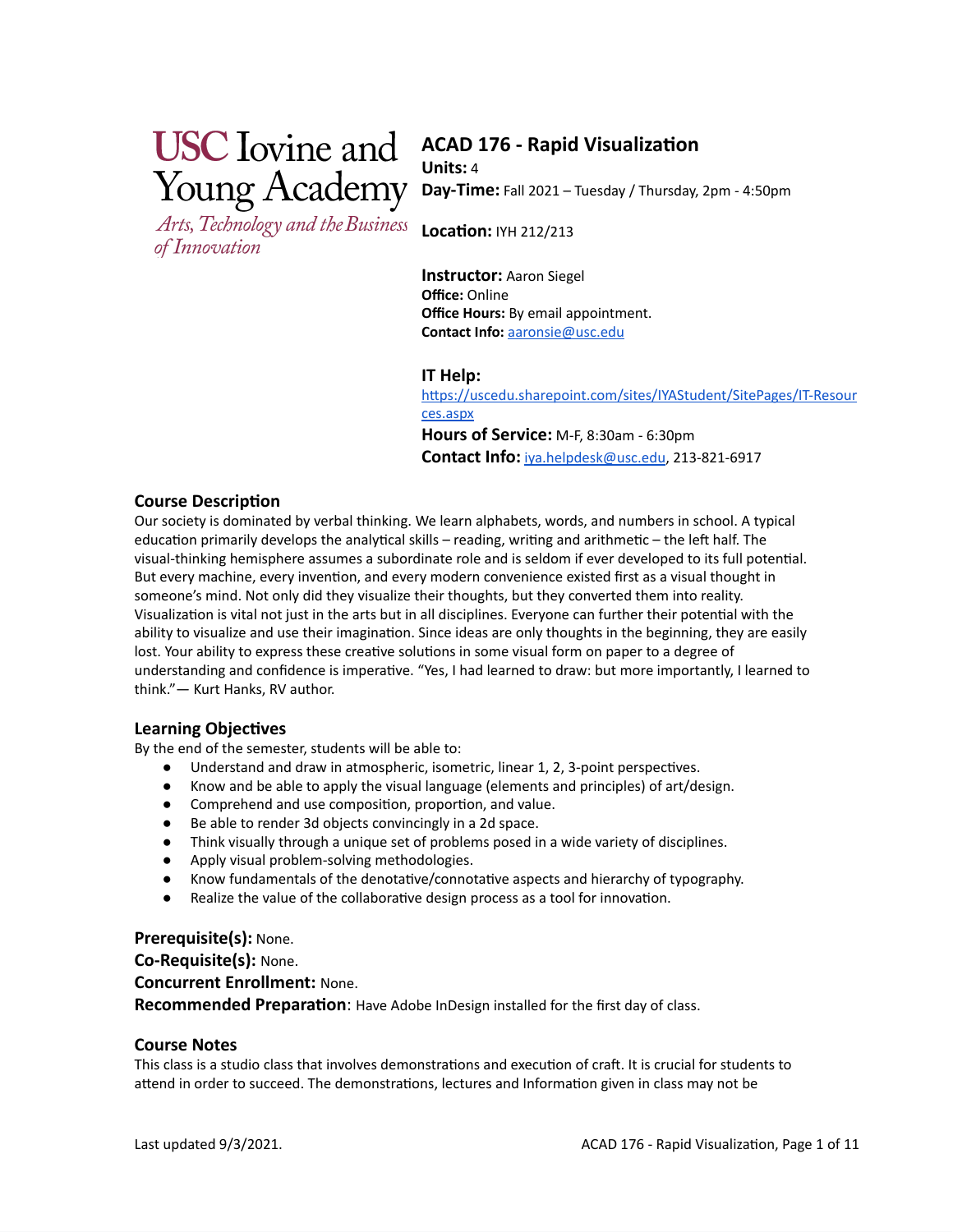imparted concisely through handouts, classmates or notes.

# **Catalog Description**

Basic techniques, methods, concepts, tools, and materials that are used to quickly communicate ideas and concepts in a visual manner.

| <b>Grading Breakdown</b>   |     | <b>Grading Scale</b> |                |               |
|----------------------------|-----|----------------------|----------------|---------------|
| <b>Project Assignments</b> | 80% |                      | $A = 100 - 95$ | $A - 94 - 90$ |
| Asynchronous Material      | 10% | $B+ = 89 - 87$       | $B = 86 - 83$  | $B - 82 - 80$ |
| Participation              | 10% | $C + 79 - 77$        | $C = 76 - 73$  | $C - 72 - 70$ |
|                            |     | $D+ = 69 - 67$       | $D = 66 - 63$  | $D - 62 - 60$ |
|                            |     | $F = 59$ and below   |                |               |

# **Assignment Submission Policy**

Describe how, and when, assignments are to be submitted.

# **Grading Timeline**

Your projects will generally be graded within 1 week of its due date. If I am creating a video critique for a project, then it will generally be within 2 weeks of its due date. In an individual video critique, I bring up a student's work on my screen. This form allows me to take more time with the work and discuss conceptual and visual approaches. It also allows me to dig into the actual file to make important points about tools and technical processes.

# **Academy Attendance Policy**

The Academy maintains rigorous academic standards for its students and on-time attendance at all class meetings is expected. Each student will be allowed two excused absences over the course of the semester for which no explanation is required. Students are admonished to not waste excused absences on non-critical issues, and to use them carefully for illness or other issues that may arise unexpectedly. Except in the case of prolonged illness or other serious issue (see below), no additional absences will be excused. Each unexcused absence will result in the lowering of the final grade by ⅓ of a grade (e.g., an A will be lowered to A-, and A- will be lowered to a B+, etc.). In addition, being tardy to class will count as one-third of an absence. Three tardies will equal a full course absence.

Students remain responsible for any missed work from excused or unexcused absences. Immediately following an absence, students should contact the instructor to obtain missed assignments or lecture notes and to confirm new deadlines or due dates. Extensions or other accommodations are at the discretion of the instructor.

Automatically excused absences normally many not be used for quiz, exam or presentation days. Using an excused absence for a quiz, exam or presentation, such as in the case of sudden illness or other emergency, is at the discretion of the instructor.

In the case of prolonged illness, family emergencies, or other unforeseen serious issues, the student should contact the instructor to arrange for accommodation. Accommodation may also be made for essential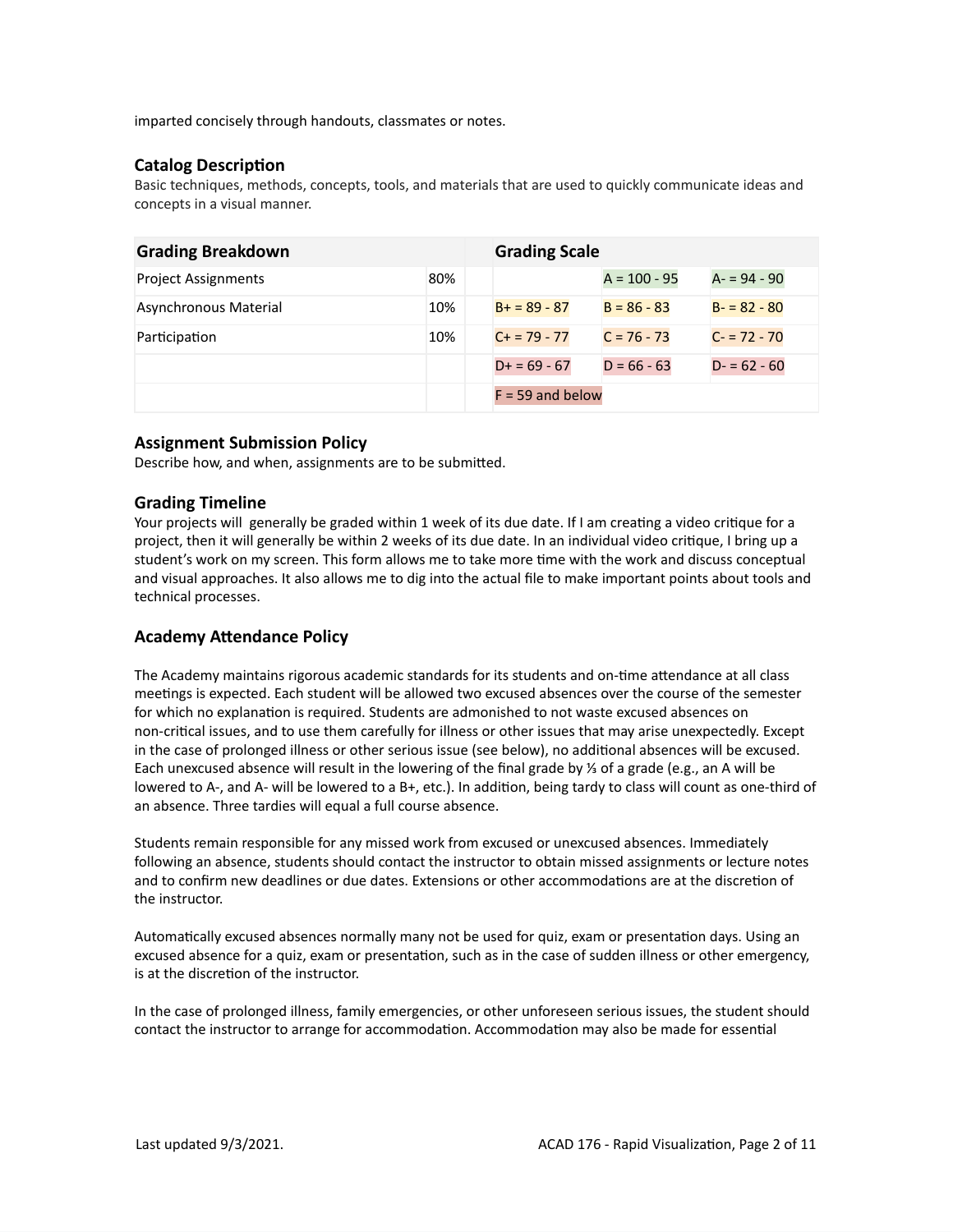professional or career-related events or opportunities. All accommodations remain at the discretion of the instructor, and appropriate documentation may be required.

*Fall 2021 addendum:*

- Unless students provide an accommodation letter from USC's Office of Student Accessibility Services or a letter from IYA Student Services detailing visa or travel restrictions, attendance and active participation is expected in the classroom. Any student with such accommodations should submit their accommodation document to the instructor as soon as possible to discuss appropriate accommodations. Either classroom recordings or live remote access to the class via Zoom will be provided.
- Students who are experiencing illness should not attend class in person. Please inform the instructor in advance of any class sessions that you can't attend for medical reasons, and accommodations will be arranged to view recorded lectures and submit alternatives to any missed class participation. Students will not be penalized for not attending class in person under these circumstances.
- In the event that you find yourself experiencing COVID-19 related symptoms, in keeping with university recommendations, you should Stay home! This is the best way to prevent spreading COVID-19 as supported by scientific evidence; Please do not come to an in-person class if you are feeling ill, particularly if you are experiencing symptoms of COVID-19

# **HOW TO PURCHASE SOFTWARE AT THE DISCOUNTED ACADEMY RATE THROUGH THE USC BOOKSTORE:**

The following first year software are now available for purchase online through the USC Iovine and Young software catalog at the Academy discounted rate:

| Software                    | <b>IYA Short-Term License at USC Bookstore</b> |
|-----------------------------|------------------------------------------------|
| <b>Adobe Creative Cloud</b> | \$70 2021-2022 annual license                  |

To purchase:

- Visit: <https://commerce.cashnet.com/IOVINE>
- Select the software license(s) you would like to purchase by clicking "View Details" or the software title, and make your purchase.
- You will receive an order confirmation receipt at the email address you provided.
- You will be notified by email when the software license has been activated.

If you have any questions about this process, please do not hesitate to contact Academy IT Support at [iya.helpdesk@usc.edu](mailto:iya.helpdesk@usc.edu).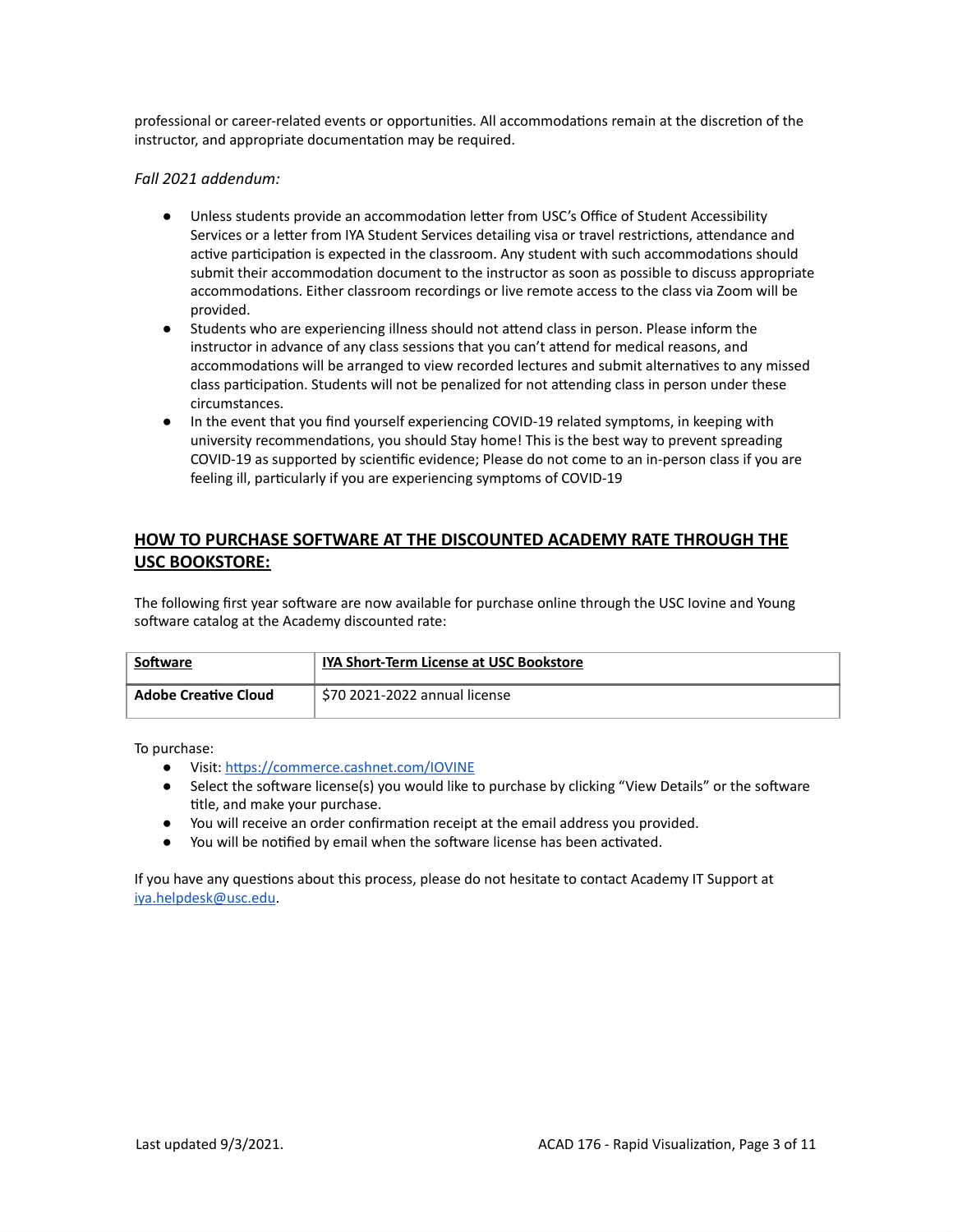# **Weekly Course Schedule**

| <b>Date</b>                        | <b>Topics/Daily Activities</b>                                                                                                                                       | <b>Readings and Videos</b>                                                               | <b>Deliverable/ Due Dates</b>                                                                                                                                                                                  |
|------------------------------------|----------------------------------------------------------------------------------------------------------------------------------------------------------------------|------------------------------------------------------------------------------------------|----------------------------------------------------------------------------------------------------------------------------------------------------------------------------------------------------------------|
| <b>Week 1 - Lines &amp; Shapes</b> |                                                                                                                                                                      |                                                                                          |                                                                                                                                                                                                                |
| 8/24                               | Introduction, Syllabus, Schedule.<br>Lecture: Shape Composition.<br>Workshop: Adobe InDesign.                                                                        |                                                                                          | <b>Exercise:</b> Scavenger<br>Hunt: Points, Lines, and<br>Planes.                                                                                                                                              |
| 8/26                               | Presentations: Project #1.<br>Lecture: Proportions.<br>Line Quality/Confidence, Harmony,<br>Rhythm, Symmetry/Asymmetry.<br><b>Workshop:</b> Calculating Proportions. |                                                                                          | <b>DUE: Project #1:</b><br><b>Design Elements:</b><br>Circles, Squares,<br>Alphabet due via<br>Blackboard at midnight<br>8/25.<br><b>Exercise:</b> Calculating<br>Proportions posted on<br>class Google Drive. |
|                                    | Week 2 - Volume & Contour                                                                                                                                            |                                                                                          |                                                                                                                                                                                                                |
| 8/31                               | Presentations: Project #2.<br>Lecture: Contour Drawing.<br>Materials, Sketching, Shape, Volume.<br><b>Workshop:</b> Statue Contour Sketches.                         | <b>ASYNC/LAB/1hr.:</b><br><b>Sketching with Peter Han</b>                                | DUE: Project #2:<br><b>Design Elements: Lines</b><br>due via Blackboard at<br>midnight 8/30.<br><b>Exercise:</b> Statue<br>Contour Sketches<br>posted on class Google<br>Drive.                                |
| 9/2                                | Lecture: Adding Value to Contour<br>Drawings.<br><b>Workshop:</b> Contour Hand Drawings.                                                                             |                                                                                          | <b>Exercise:</b> Contours:<br>Hand posted on class<br>Google Drive.                                                                                                                                            |
|                                    | <b>Week 3 - Perspective</b>                                                                                                                                          |                                                                                          |                                                                                                                                                                                                                |
| 9/7                                | Presentations: Project #3.<br>Lecture: 1-Point Perspective.<br>Lecture: Architectural Styles.<br>Workshop: 1-Point Landscape.                                        | ASYNC/LAB/15min.<br>1-point perspective refined                                          | DUE: Project #3:<br><b>Contour Shoe Drawing</b><br>due via Blackboard at<br>midnight 9/6.<br><b>Exercise:</b> One-Point<br>Landscape posted on<br>class Google Drive.                                          |
| 9/9                                | Lecture: 2-Point Perspective.<br>Workshop: 2-Point Landscape.                                                                                                        | <b>ASYNC/1hr</b><br><b>Abstract: The Art of Design</b><br><b>Es Devlin: Stage Design</b> | <b>Exercise:</b> Two-Point<br>Landscape posted on<br>class Google Drive.                                                                                                                                       |
| <b>Week 4 - Value</b>              |                                                                                                                                                                      |                                                                                          |                                                                                                                                                                                                                |
| 9/14                               | Lecture: Value and Shading.<br><b>Workshop:</b> Value Scales.                                                                                                        | <b>ASYNC 10min</b><br>Sketch like an industrial<br>designer                              | <b>Exercise:</b> Value Scales<br>posted on class Google<br>Drive.                                                                                                                                              |
| 9/16                               | <b>Workshop:</b> Building a Perspective<br>Cube. 3-Point Perspective.                                                                                                | <b>ASYNC: 10min.</b><br><b>Drawing Cast Shadows</b>                                      | <b>Exercise:</b> Shading Cubes<br>posted on class Google<br>Drive.                                                                                                                                             |
| <b>Week 5 - Mural</b>              |                                                                                                                                                                      |                                                                                          |                                                                                                                                                                                                                |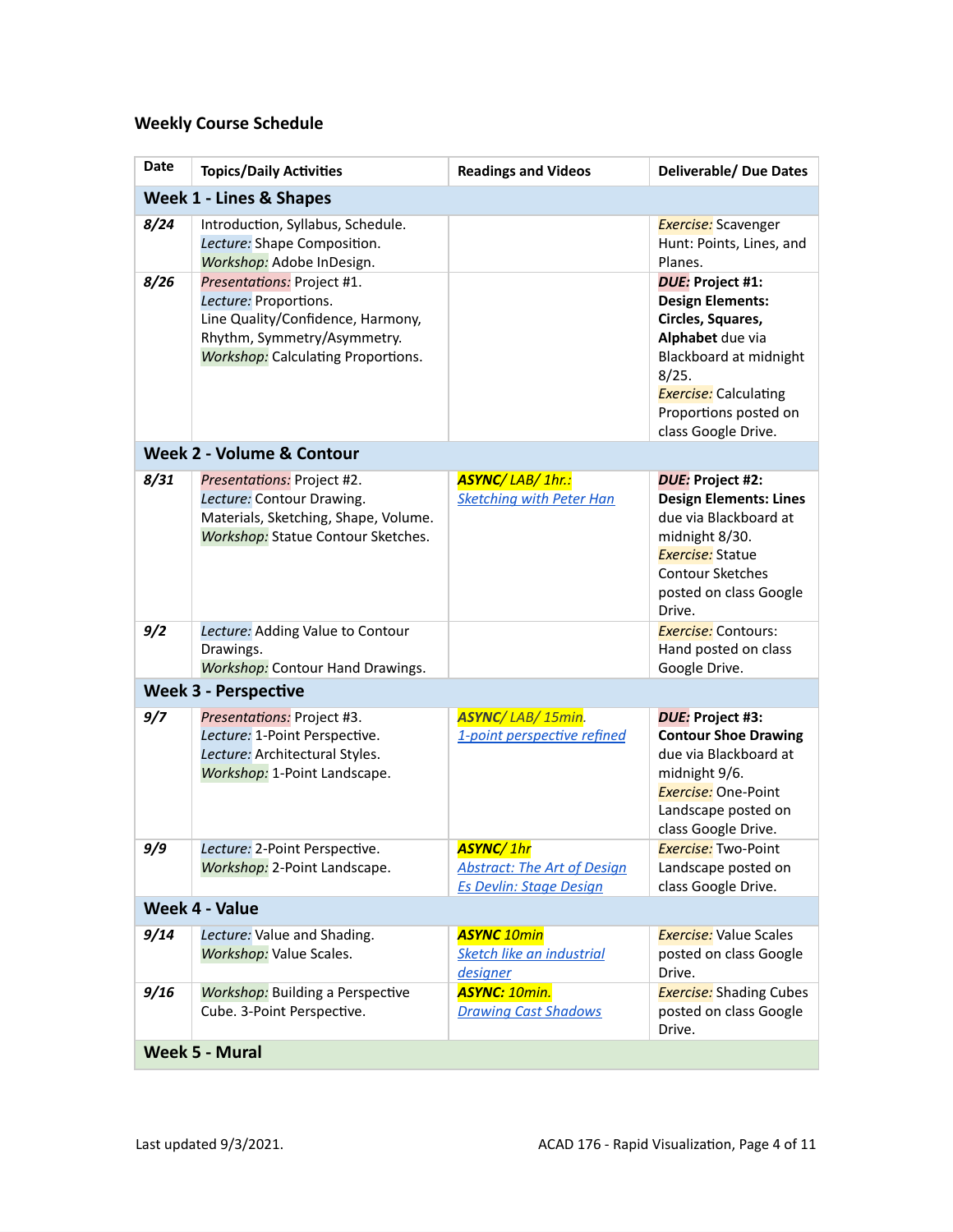| 9/21           | Presentations: Project #4a.<br>Lecture: Mural Characteristics.<br><b>Workshop:</b> Mural Concepts Research. | DUE: Project #4a:<br><b>Two-Point Perspective</b><br><b>Bird Hotel due via</b><br>Blackboard at midnight<br>9/20. |
|----------------|-------------------------------------------------------------------------------------------------------------|-------------------------------------------------------------------------------------------------------------------|
| 9/23           | <b>Workshop:</b> Mural Themes and<br>Iconography.                                                           |                                                                                                                   |
| Week 6 - Mural |                                                                                                             |                                                                                                                   |
| 9/28           | Presentations: Project #5a.<br><b>Workshop: Combining Concepts.</b>                                         | DUE: Project #5a:<br>Mural due via                                                                                |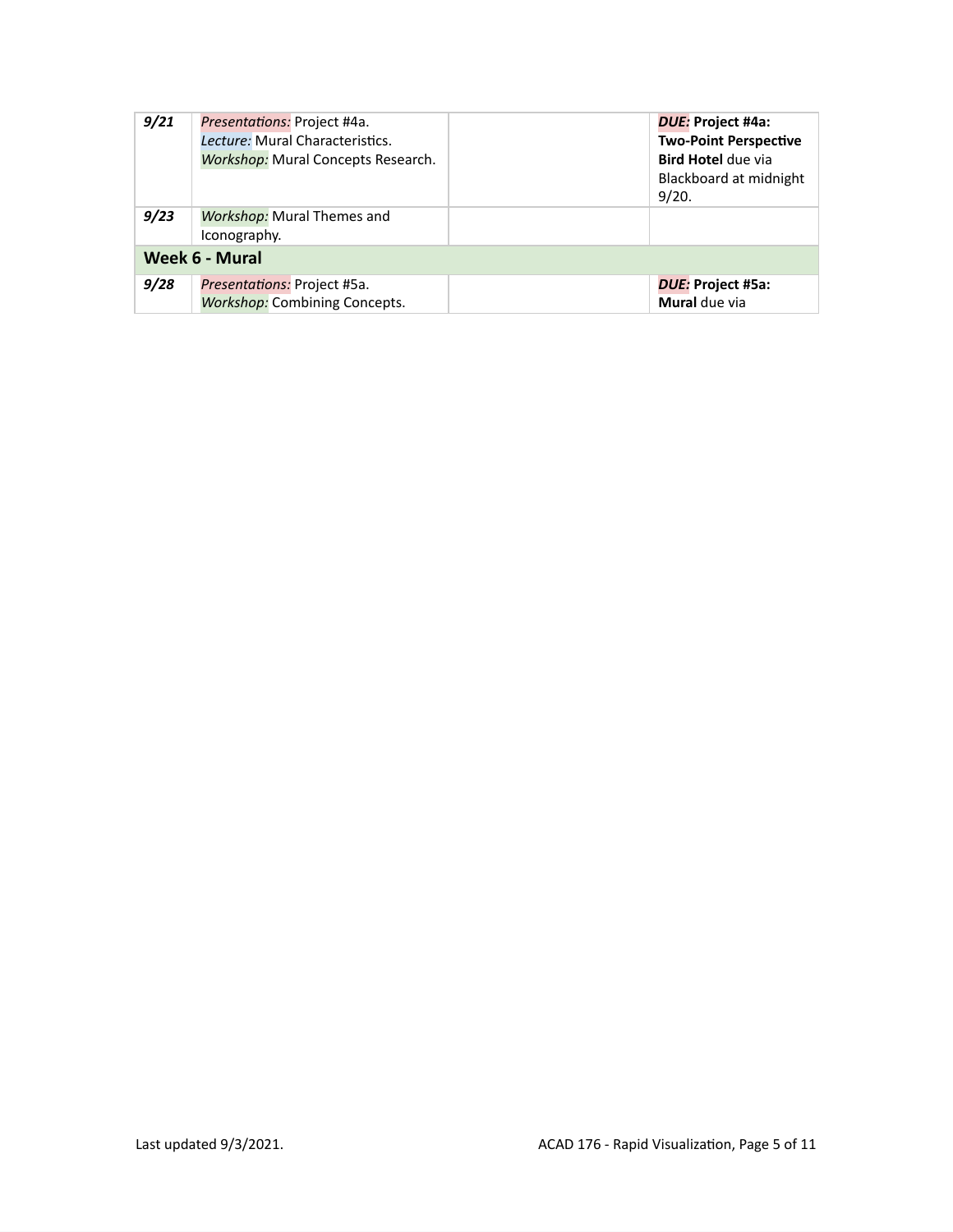|                                           |                                                                                                                        |                                                                                                  | Blackboard at midnight<br>9/27.                                                                                                                                                              |
|-------------------------------------------|------------------------------------------------------------------------------------------------------------------------|--------------------------------------------------------------------------------------------------|----------------------------------------------------------------------------------------------------------------------------------------------------------------------------------------------|
| 9/30                                      | <b>Workshop:</b> Mural Drawing.                                                                                        |                                                                                                  |                                                                                                                                                                                              |
|                                           | <b>Week 7 - Mural</b>                                                                                                  |                                                                                                  |                                                                                                                                                                                              |
| 10/5                                      | <b>Workshop:</b> Mural Drawing.                                                                                        |                                                                                                  |                                                                                                                                                                                              |
| 10/7                                      | <b>Workshop:</b> Mural Drawing.<br>Presentations: Project #5b.                                                         |                                                                                                  | DUE: Project #5b:<br>Mural due at the end<br>of class.                                                                                                                                       |
|                                           | <b>Week 8 - Value</b>                                                                                                  |                                                                                                  |                                                                                                                                                                                              |
| 10/12                                     | <b>Workshop: Rendering Glossy</b><br>Surfaces.                                                                         |                                                                                                  | <b>Exercise:</b> Rendering<br>Glossy Surfaces posted<br>on class Google Drive.                                                                                                               |
| 10/14                                     | <b>Fall Recess - NO CLASS!</b>                                                                                         |                                                                                                  |                                                                                                                                                                                              |
|                                           | <b>Week 9 - Creative Problem Solving</b>                                                                               |                                                                                                  |                                                                                                                                                                                              |
| 10/19                                     | Presentations: Project #4b.<br>Lecture: Universal Creative Problem<br>Solving Process.<br>Workshop: How to Make Toast. | <b>ASYNC/1hr</b><br><b>Abstract: The Art of Design</b><br>Neri Oxman:<br><b>Bio-Architecture</b> | DUE: Project #4b:<br><b>Two-Point Perspective</b><br><b>Bird Hotel due via</b><br>Blackboard at midnight<br>10/18.<br><b>Exercise:</b> How to Make<br>Toast posted on class<br>Google Drive. |
| 10/21                                     | Lecture: Mindmapping.<br><b>Workshop:</b> Group Mindmapping.                                                           |                                                                                                  | <b>Exercise:</b> Mindmap<br>posted on Google<br>Drive.                                                                                                                                       |
| <b>Week 10 - Creative Problem Solving</b> |                                                                                                                        |                                                                                                  |                                                                                                                                                                                              |
| 10/26                                     | Lecture: Brainstorming.<br>Morphological Analysis.<br><b>Workshop:</b> Group Brainstorming.                            | <b>ASYNC/1hr</b><br><b>Abstract: The Art of Design</b><br>Paula Scher: Graphic Design            | <b>Exercise:</b> Brainstorm<br>posted on Google<br>Drive.                                                                                                                                    |
| 10/28                                     | Lecture: Storyboarding.<br>Workshop: Storyboarding an<br>Experience.                                                   |                                                                                                  | <b>DUE: Project #6a:</b><br>Animal+Machine<br>Hybrid Drawing due via<br>Blackboard at midnight<br>10/27.<br><b>Exercise:</b> Storyboards<br>posted on Google<br>Drive.                       |
| <b>Week 11 - Graphics</b>                 |                                                                                                                        |                                                                                                  |                                                                                                                                                                                              |
| 11/2                                      | Presentations: Project #6.<br>Lecture: Graphic Development.<br><b>Workshop:</b> Graphic Economy.                       | <b>ASYNC</b> 1.5 hrs:<br><b>Graphic Design Foundations</b>                                       | DUE: Project #6b:<br>Animal+Machine<br>Hybrid Drawing due via<br>Blackboard at midnight<br>11/1.<br><b>Exercise:</b> Graphic<br>Economy posted on<br>Google Drive.                           |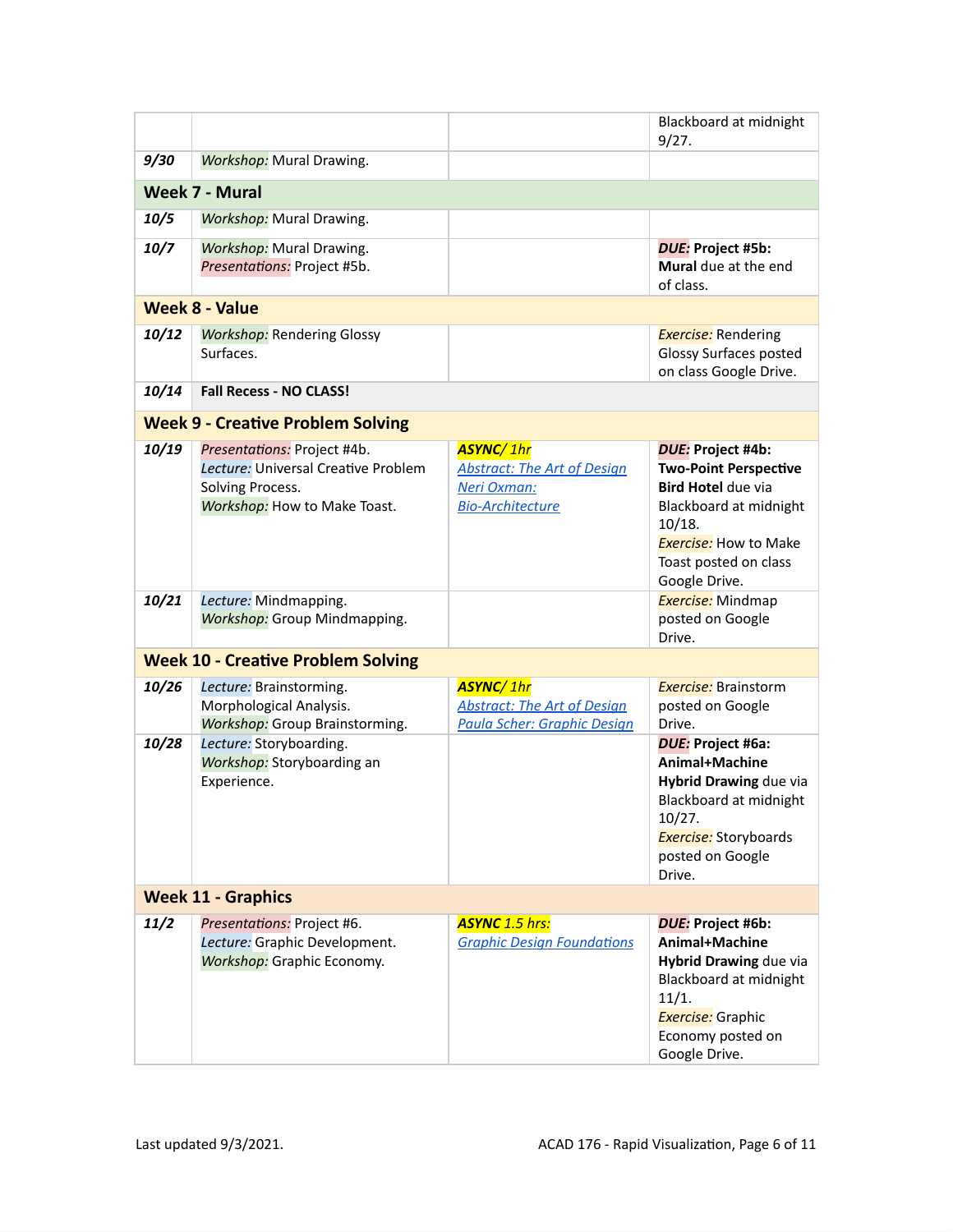| 11/4                                     | Lecture: Geometry in Graphics.<br><b>Workshop:</b> Geometry in Graphics.                                            | <b>ASYNC 2 hrs:</b><br><b>Graphic Design Foundations:</b><br><b>Typography</b> | <b>Exercise:</b> Geometry in<br>Graphics posted on<br>Google Drive.                                                                                                                      |
|------------------------------------------|---------------------------------------------------------------------------------------------------------------------|--------------------------------------------------------------------------------|------------------------------------------------------------------------------------------------------------------------------------------------------------------------------------------|
|                                          | <b>Week 12 - Typography</b>                                                                                         |                                                                                |                                                                                                                                                                                          |
| 11/9                                     | Presentations: Project #7a.<br>Lecture: Typography.<br>Workshop: Grid Based Typography.                             | ASYNC.5hrs/Chpt. 1-4<br><b>America Through Foreign</b><br>Eyes                 | DUE: Project #7a:<br><b>Sound Interpretation</b><br>due via Blackboard at<br>midnight 11/8.<br><b>Exercise:</b> Grid Based<br>Typography posted on<br>Google Drive.                      |
| 11/11                                    | Presentations: Project #7b.<br>Lecture: Calligraphy.<br><b>Workshop:</b> Calligraphy Experiments.                   | <b>ASYNC</b> 4hrs<br><b>What is Design Thinking</b>                            | DUE: Project #7b:<br><b>Sound Interpretation</b><br>due via Blackboard at<br>midnight 11/10.<br><b>Exercise:</b> Calligraphy<br>posted on Google<br>Drive.                               |
|                                          | <b>Week 13 - Data Visualization</b>                                                                                 |                                                                                |                                                                                                                                                                                          |
| 11/16                                    | Presentations: Project #7c.<br>Lecture: Data Visualization.<br><b>Workshop:</b> Quantitative Information<br>Design. |                                                                                | DUE: Project #7c:<br><b>Sound Interpretation</b><br>due via Blackboard at<br>midnight 11/15.<br><b>Exercise:</b> Quantitative<br><b>Information Design</b><br>posted on Google<br>Drive. |
| 11/18                                    | Lecture: Designing a Visual Language.<br>Workshop: Visual Language.                                                 |                                                                                | <b>Exercise:</b> Visual<br>Language posted on<br>Google Drive.                                                                                                                           |
|                                          | <b>Week 14 - Data Visualization</b>                                                                                 |                                                                                |                                                                                                                                                                                          |
| 11/23                                    | Lecture: Data Journaling.<br>Workshop: Data Journaling.                                                             |                                                                                | Exercise: Data<br>Journaling posted on<br>Google Drive.                                                                                                                                  |
| <b>Thanksgiving - NO CLASS!</b><br>11/25 |                                                                                                                     |                                                                                |                                                                                                                                                                                          |
| <b>Week 15 - Portfolio</b>               |                                                                                                                     |                                                                                |                                                                                                                                                                                          |
| 11/30                                    | Presentations: Project #8.<br>Lecture: Portfolio Material.<br>Workshop: Portfolio Wireframing.                      |                                                                                | <b>DUE: Project #8: Data</b><br>Visualization due via<br>Blackboard at midnight<br>11/29.<br><b>Exercise:</b> Portfolio<br>Development posted<br>on Google Drive.                        |
| 12/2                                     | Lecture: Portfolio Visual Identity.<br><b>Workshop: Portfolio Branding.</b>                                         |                                                                                | <b>Exercise:</b> Portfolio<br>Visual Identity posted<br>on Google Drive.                                                                                                                 |
| <b>Final Presentations</b>               |                                                                                                                     |                                                                                |                                                                                                                                                                                          |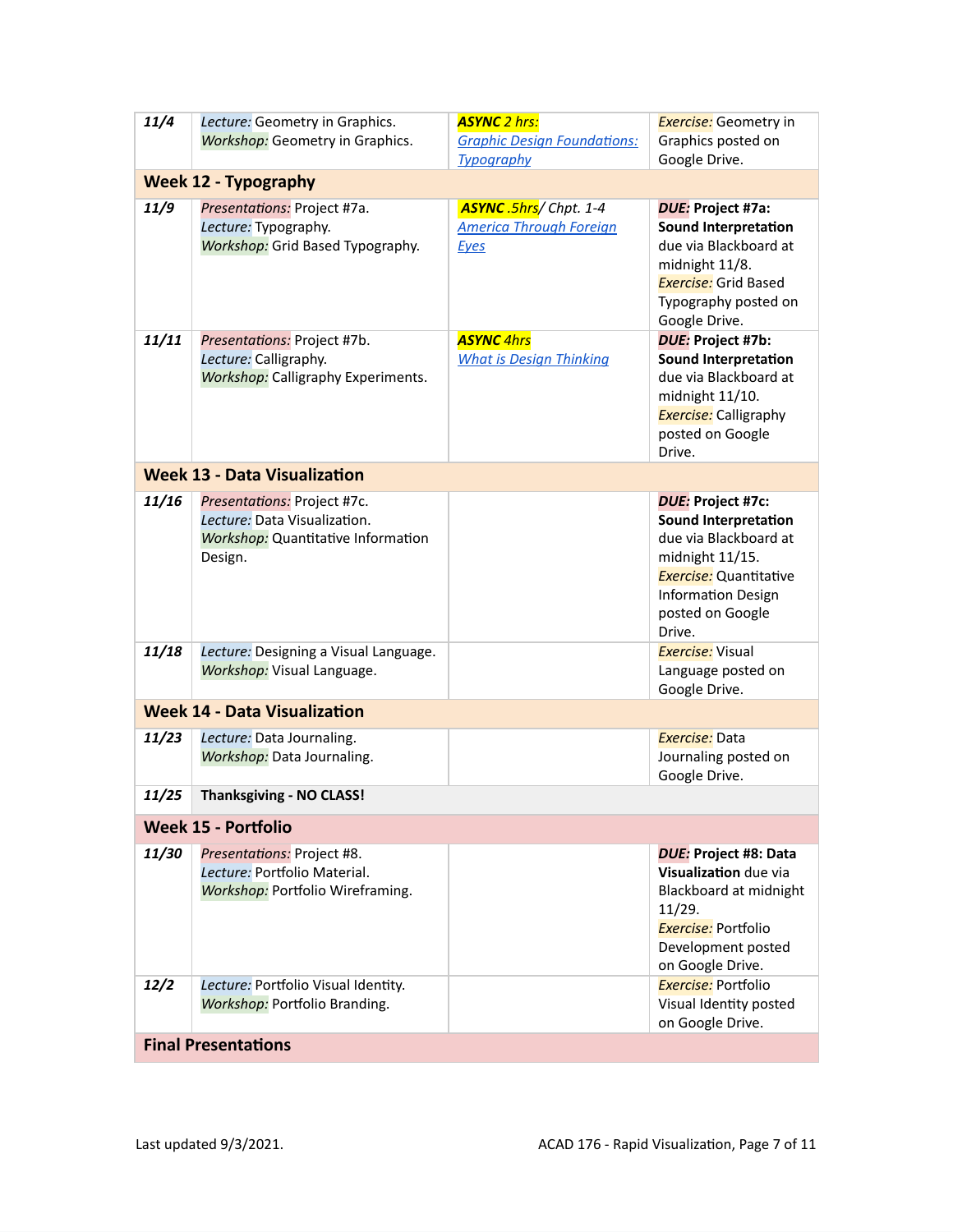| 12/9 | <i>Presentations:</i> Project #9: Final | DUE: Project #9: Final   |
|------|-----------------------------------------|--------------------------|
|      | <b>Portfolio</b>                        | <b>Portfolio</b> due via |
|      | Thursday, 2pm - 4pm                     | Blackboard at midnight   |
|      |                                         | 12/8.                    |

\*Outline/schedule subject to change as needed

#### **Assignments**

#### **1. Design Elements: Circles, Squares, Alphabet (5%)**

Working in a group, use InDesign to create a document with three pages: one containing a grid of 12 photos of different circular forms, one containing a grid of 12 photos of different rectangular forms, and one containing a grid of 26 letters in alphabetical order.

#### **2. Design Elements: Lines (5%)**

Use InDesign to create a document with two pages: one containing a grid of 12 photos containing different types of man made lines, and the other a grid of 12 photos containing different types of organic lines. Be sure to pay careful attention to the way you align your content and create consistent margins between photos as well as consistent padding around the edges of your spread.

#### **3. Contour Shoe Drawing (10%)**

Pick a shoe from your closet that has a lot of interesting geometric details. Set your shoe up in a still life position and illustrate it from a fixed position, focusing on the contours of the geometry, the proportions of the elements, and less on the value/shading/lighting of the material itself.

#### **4. Two-Point Perspective Bird Hotel (10%)**

Design a birdhouse for multiple birds inspired by a particular architecture movement. Use two-point perspective to sketch out the architecture inside of your 11" x 14" sketchbook. Shade and render the architectural elements to give a realistic sense of lighting and materials.

- a. Establish the perspective and general shapes of your architectural forms.
- b. Establish the position of a light source and shade surfaces based on their direction towards lighting and shadows that are being cast by architectural features. Consider the texture and pattern for the various materials in your scene, and don't forget to add context in terms of a background in which this bird hotel exists.

#### **5. Mural (10%)**

The mural is a visual representation of your entire cohort as a collective mix of interests, backgrounds, cultures, skills, and personalities. It should evoke the holistic quality of what makes you IYA students as well as reveal some individual attributes about each one of you.

#### **6. Animal Machine Hybrid Drawing (10%)**

Create a drawing combining an animal and a machine. Consider how the form and function of the animal and machine connect. How is this machine related to your animal as opposed to any other? How creative/unique is your solution? Do adequate research into machine and animal options before beginning your sketches. In what environment does this hybrid animal exist?

- a. 3 unique rough draft ideas and sketches for critique. Focus on the outline of the form, identifying iconographic pieces of anatomy and mechanisms, and less focus on adding value and refining detail.
- b. Full shading and refined details for your animal machine hybrid. Consider what the material for different surfaces will be; is it organic or synthetic, soft or hard, matte or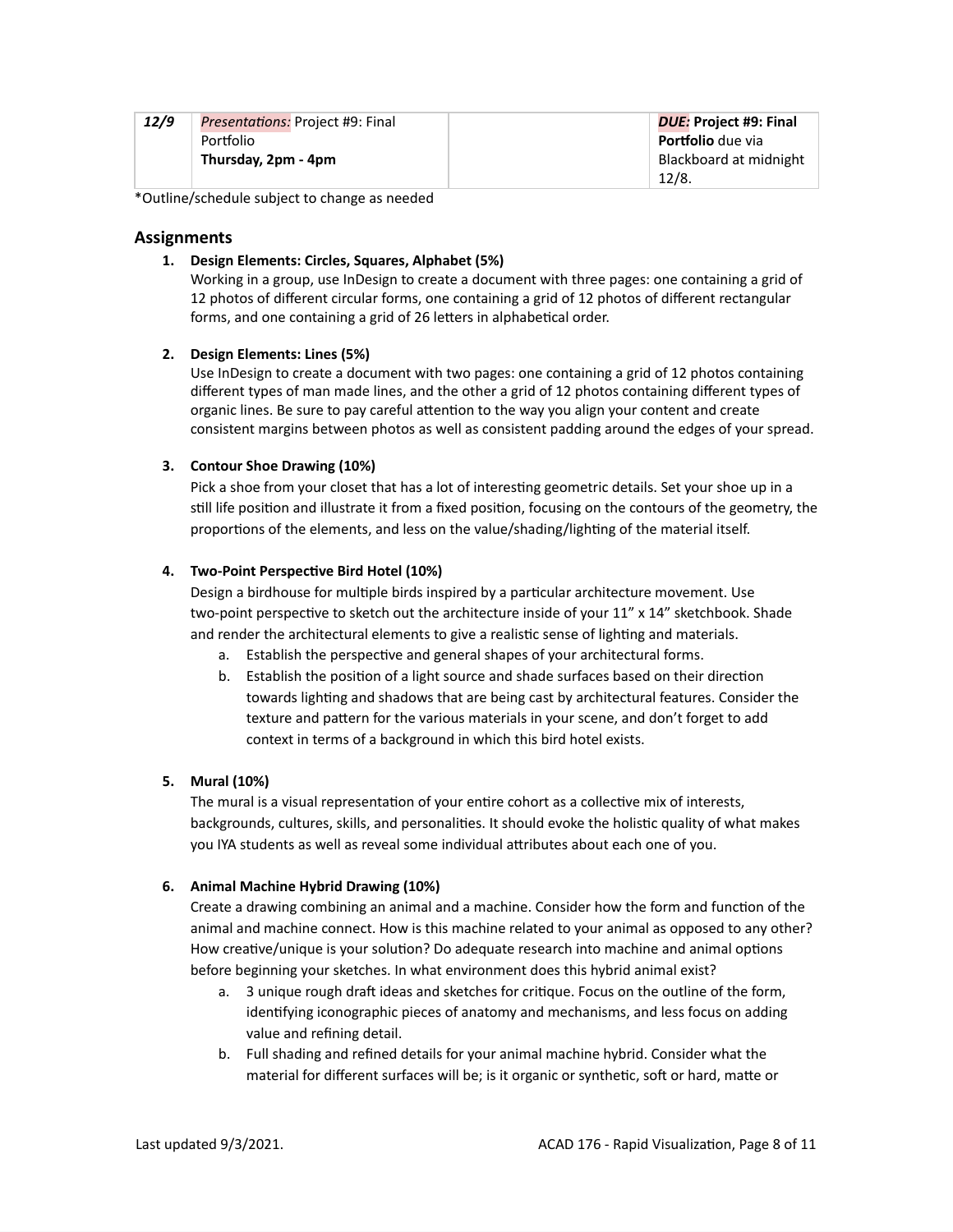glossy? Place your hybrid animal in an appropriate environment with lighting and shadows.

#### **7. Sound Interpretation (10%)**

Use abstract graph elements to create a visual representation of these four sounds: a CAR CRASH, a FLY BUZZING PAST YOUR HEAD, TYPING ON YOUR COMPUTER, and an EMPTY STOMACH.

- a. Create 3 rough thumbnail sketches at 2.5" x 2.5" for each of the sounds listed. Use pencil and eraser. You must use only circles, ovals, squares, rectangles, or triangles. Don't just draw outlines, but fill in the tones as needed for your design.
- b. In a group create a list of words that describe the sound you are trying to express. See how many of the words are matched by the visual compositions you created. Based on feedback from fellow students, myself, and your own perceptions, choose the single most successful design from each of the sound options. Refine 3 sounds, each concept into a 6" x 6" square box, each on a single page in your sketchbook.
- c. Create 3 final solutions, each in a different medium, 6" x 6":
	- i. Pencil, Pen, Marker.
	- ii. Collage (paper, scissors, glue).
	- iii. Digital (any Adobe CC program, 3D, or motion graphics. Alternative mediums should seek approval from the instructor first).

Scan or photograph your pieces and arrange them on the first page of an Adobe InDesign document 22" x 8" with 1" padding around all sides and between images. On the second page include all process: first stage 12 thumbnails at 2.5" x 2.5" each, second stage: refined single solution for each 4 sounds in pencil with full value. Include any other research that contributed to your solution.

#### **8. Data Visualization (10%)**

Using the data set provided to you, create a question you would like to pose against the data in order to establish an appropriate visual perspective for analysis. Create a visual representation of the data set that will afford the viewer a better understanding of the subject matter.

#### **9. Final Portfolio (10%)**

Use Adobe InDesign to put together a comprehensive portfolio of the work you have created in this class over the course of the semester. Export your final portfolio as a print quality PDF and upload it to blackboard.

# **Statement on Academic Conduct and Support Systems**

#### **Academic Conduct:**

Plagiarism – presenting someone else's ideas as your own, either verbatim or recast in your own words – is a serious academic offense with serious consequences. Please familiarize yourself with the discussion of plagiarism in SCampus in Part B, Section 11, "Behavior Violating University Standards" [policy.usc.edu/scampus-part-b](https://policy.usc.edu/scampus-part-b/). Other forms of academic dishonesty are equally unacceptable. See additional information in SCampus and university policies on scientific misconduct, [policy.usc.edu/scientific-misconduct](http://policy.usc.edu/scientific-misconduct).

#### **Support Systems:**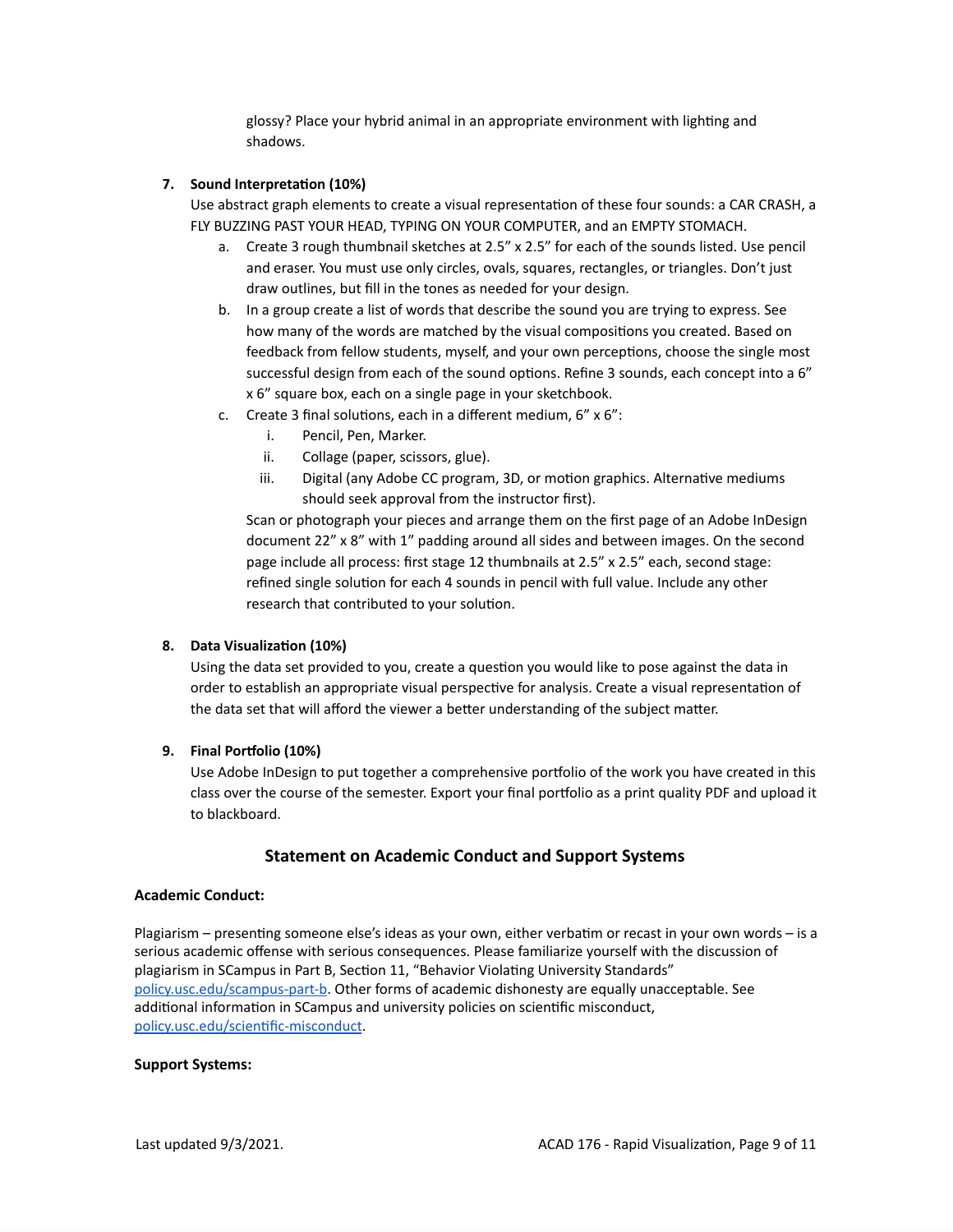*Student Health Counseling Services - (213) 740-7711 – 24/7 on call* [engemannshc.usc.edu/counseling](https://engemannshc.usc.edu/counseling/)

Free and confidential mental health treatment for students, including short-term psychotherapy, group [co](https://engemannshc.usc.edu/counseling/)unseling, stress fitness workshops, and crisis intervention.

*National Suicide Prevention Lifeline - 1 (800) 273-8255 – 24/7 on call* [suicidepreventionlifeline.org](http://www.suicidepreventionlifeline.org/)

Free and confidential emotional support to people in suicidal crisis or emotional distress 24 hours a day, 7 [da](http://www.suicidepreventionlifeline.org/)ys a week.

*Relationship and Sexual Violence Prevention Services (RSVP)* 213-740-9355 (WELL <https://studenthealth.usc.edu/sexual-assault/>

Free and confidential therapy services, workshops, and training for situations related to gender-based harm.

Relationship and Sexual Violence Prevention and Services provides immediate therapy services for situations related to gender- and power-based harm (e.g., sexual assault, domestic violence, stalking).

#### *Office of Equity and Diversity (OED) | Title IX - (213) 740-5086* [equity.usc.edu,](https://equity.usc.edu/) [titleix.usc.edu](http://titleix.usc.edu/)

Information about how to get help or help a survivor of harassment or discrimination, rights of protected classes, reporting options, and additional resources for students, faculty, staff, visitors, and applicants. The university prohibits discrimination or harassment based on the following protected characteristics: race, color, national origin, ancestry, religion, sex, gender, gender identity, gender expression, sexual orientation, age, physical disability, medical condition, mental disability, marital status, pregnancy, veteran status, genetic information, and any other characteristic which may be specified in applicable laws and governmental regulations.

#### *USC Policy Reporting to Title IX (213) 740-5086*

<https://policy.usc.edu/reporting-to-title-ix-student-misconduct/>

The university encourages individuals to report prohibited conduct to the *Title IX Office*. Individuals can report to the university *Title IX Coordinator* in the *Office of Equity and Diversity[.](http://sarc.usc.edu/)*

#### *Bias Assessment Response and Support - (213) 740-2421*

[studentaffairs.usc.edu/bias-assessment-response-support](https://studentaffairs.usc.edu/bias-assessment-response-support/)

Avenue to report incidents of bias, hate crimes, and microaggressions for appropriate investigation and response.

## *The Office of Disability Services and Programs - (213) 740-0776* [dsp.usc.edu](http://dsp.usc.edu/)

Support and accommodations for students with disabilities. Services include assistance in providing readers/notetakers/interpreters, special accommodations for test taking needs, assistance with architectural barriers, assistive technology, and support for individual needs.

*USC Support and Advocacy - (213) 821-4710* [studentaffairs.usc.edu/ssa](https://studentaffairs.usc.edu/ssa/)

Assists students and families in resolving complex personal, financial, and academic issues adversely affecting their success as a student.

*Diversity at USC - (213) 740-2101* [diversity.usc.edu](https://diversity.usc.edu/)